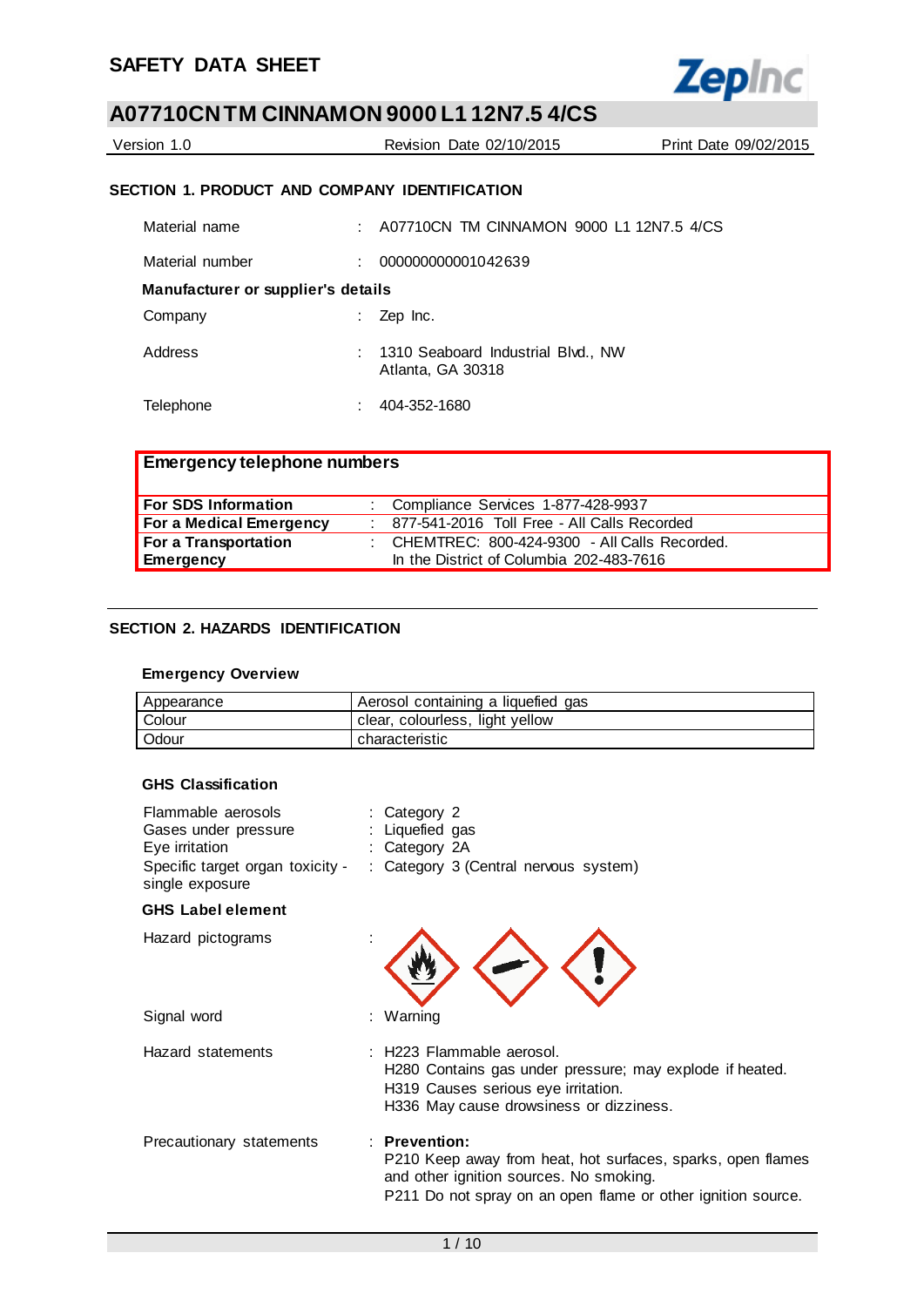Ĭ.



### **A07710CN TM CINNAMON 9000 L1 12N7.5 4/CS**

| Version 1.0                     | Revision Date 02/10/2015                                                                                                                                                                                                                                                                                                                                                                                                                                                                                                                                                                                                                                                                                                                                                                                                                                                                                                                                                                                                              | Print Date 09/02/2015 |  |
|---------------------------------|---------------------------------------------------------------------------------------------------------------------------------------------------------------------------------------------------------------------------------------------------------------------------------------------------------------------------------------------------------------------------------------------------------------------------------------------------------------------------------------------------------------------------------------------------------------------------------------------------------------------------------------------------------------------------------------------------------------------------------------------------------------------------------------------------------------------------------------------------------------------------------------------------------------------------------------------------------------------------------------------------------------------------------------|-----------------------|--|
|                                 | P251 Pressurized container: Do not pierce or burn, even after<br>use.<br>P261 Avoid breathing dust/ fume/ gas/ mist/ vapours/ spray.<br>P264 Wash skin thoroughly after handling.<br>P271 Use only outdoors or in a well-ventilated area.<br>P280 Wear eye protection/ face protection.<br>Response:<br>P304 + P340 + P312 IF INHALED: Remove victim to fresh air<br>and keep at rest in a position comfortable for breathing. Call a<br>POISON CENTER or doctor/ physician if you feel unwell.<br>P305 + P351 + P338 IF IN EYES: Rinse cautiously with water<br>for several minutes. Remove contact lenses, if present and<br>easy to do. Continue rinsing.<br>P337 + P313 If eye irritation persists: Get medical advice/<br>attention.<br>Storage:<br>P405 Store locked up.<br>P410 + P412 Protect from sunlight. Do not expose to<br>temperatures exceeding 50 °C/ 122 °F.<br>P403 + P235 Store in a well-ventilated place. Keep cool.<br>Disposal:<br>P501 Dispose of contents/container in accordance with local<br>regulation. |                       |  |
| <b>Potential Health Effects</b> |                                                                                                                                                                                                                                                                                                                                                                                                                                                                                                                                                                                                                                                                                                                                                                                                                                                                                                                                                                                                                                       |                       |  |
| Carcinogenicity:                |                                                                                                                                                                                                                                                                                                                                                                                                                                                                                                                                                                                                                                                                                                                                                                                                                                                                                                                                                                                                                                       |                       |  |
| <b>IARC</b>                     | No component of this product present at levels greater than or<br>equal to 0.1% is identified as probable, possible or confirmed<br>human carcinogen by IARC.                                                                                                                                                                                                                                                                                                                                                                                                                                                                                                                                                                                                                                                                                                                                                                                                                                                                         |                       |  |
| <b>ACGIH</b>                    | No component of this product present at levels greater than or<br>equal to 0.1% is identified as a carcinogen or potential<br>carcinogen by ACGIH.                                                                                                                                                                                                                                                                                                                                                                                                                                                                                                                                                                                                                                                                                                                                                                                                                                                                                    |                       |  |
| <b>OSHA</b>                     | No component of this product present at levels greater than or<br>equal to 0.1% is identified as a carcinogen or potential<br>carcinogen by OSHA.                                                                                                                                                                                                                                                                                                                                                                                                                                                                                                                                                                                                                                                                                                                                                                                                                                                                                     |                       |  |
| <b>NTP</b>                      | No component of this product present at levels greater than or<br>equal to 0.1% is identified as a known or anticipated carcinogen<br>by NTP.                                                                                                                                                                                                                                                                                                                                                                                                                                                                                                                                                                                                                                                                                                                                                                                                                                                                                         |                       |  |

### **SECTION 3. COMPOSITION/INFORMATION ON INGREDIENTS**

Substance / Mixture : Mixture

### **Hazardous components**

| l Chemical Name      | CAS-No.    | Concentration [%] |
|----------------------|------------|-------------------|
| 1,1-difluoroethane   | 75-37-6    | $1 > = 50 - < 70$ |
| propan-2-ol          | 67-63-0    | $1 > = 20 - < 30$ |
| alkanes, C12-14-iso- | 68551-19-9 | $\ge$ = 5 - < 10  |

### **SECTION 4. FIRST AID MEASURES**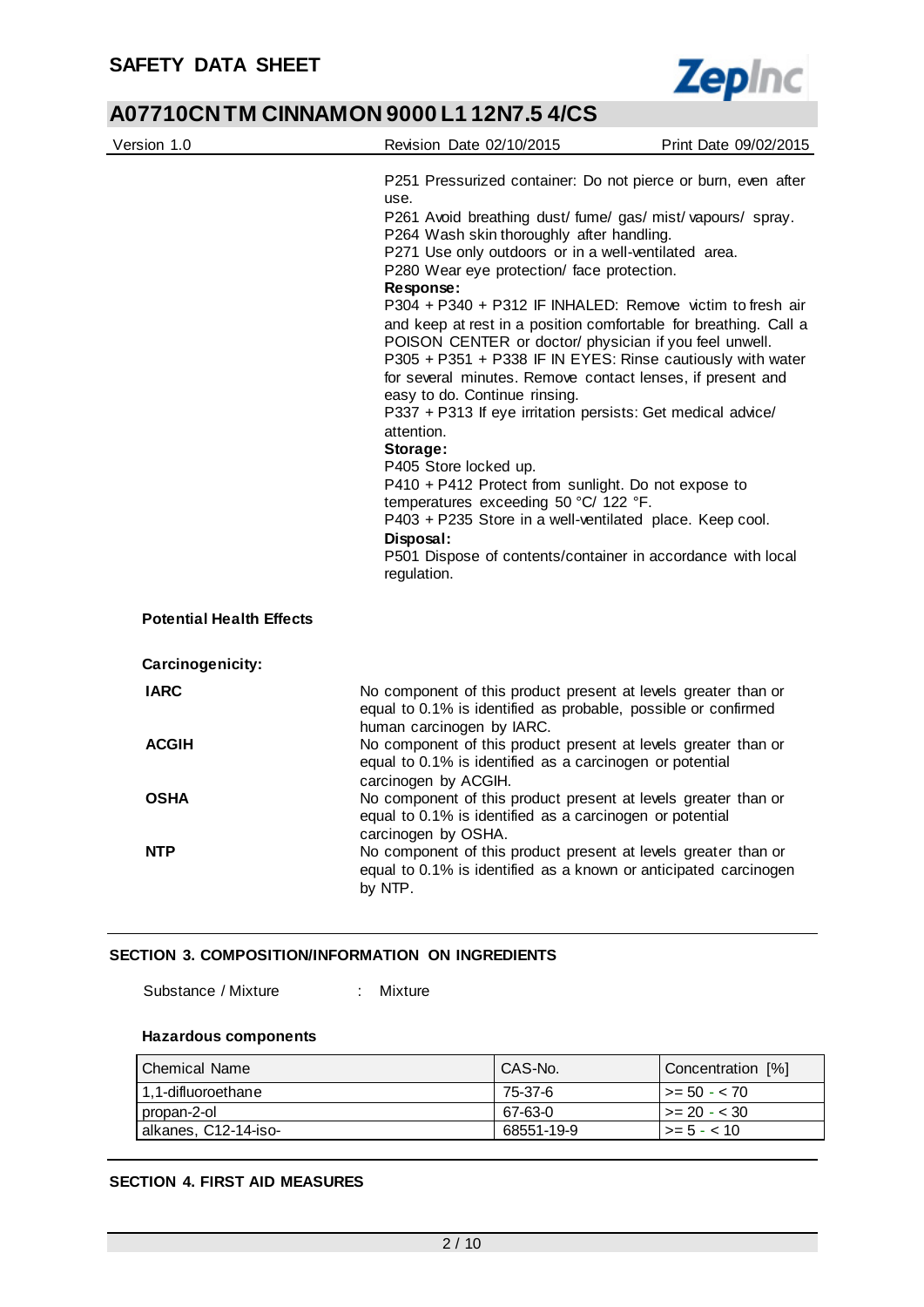

| Version 1.0             | Revision Date 02/10/2015                                                                                                                                              | Print Date 09/02/2015 |
|-------------------------|-----------------------------------------------------------------------------------------------------------------------------------------------------------------------|-----------------------|
| General advice          | : Show this safety data sheet to the doctor in attendance.                                                                                                            |                       |
| If inhaled              | $\therefore$ Remove to fresh air.<br>Call a physician or poison control centre immediately.                                                                           |                       |
| In case of skin contact | : Wash off immediately with plenty of water for at least 15<br>minutes.<br>Call a physician if irritation persists.                                                   |                       |
| In case of eye contact  | : In case of contact, immediately flush eyes with plenty of water<br>for at least 15 minutes.<br>If easy to do, remove contact lens, if worn.<br>Seek medical advice. |                       |
| If swallowed            | : Never give anything by mouth to an unconscious person.<br>DO NOT induce vomiting unless directed to do so by a<br>physician or poison control center.               |                       |

### **SECTION 5. FIREFIGHTING MEASURES**

| Suitable extinguishing media                                          | : Foam<br>Carbon dioxide (CO2)<br>Water<br>Dry chemical                                                                                                            |
|-----------------------------------------------------------------------|--------------------------------------------------------------------------------------------------------------------------------------------------------------------|
| Specific hazards during<br>firefighting                               | : Do not allow run-off from fire fighting to enter drains or water<br>courses.                                                                                     |
| Hazardous combustion<br>products<br>Specific extinguishing<br>methods | : Carbon dioxide (CO2)<br>Carbon monoxide<br>Smoke<br>: Use extinguishing measures that are appropriate to local<br>circumstances and the surrounding environment. |
| Further information                                                   | : For safety reasons in case of fire, cans should be stored<br>separately in closed containments.<br>Use a water spray to cool fully closed containers.            |
| Special protective equipment<br>for firefighters                      | : Wear self-contained breathing apparatus for firefighting if<br>necessary.                                                                                        |

### **SECTION 6. ACCIDENTAL RELEASE MEASURES**

| Personal precautions,<br>protective equipment and<br>emergency procedures | : Use personal protective equipment.<br>Remove all sources of ignition.<br>Evacuate personnel to safe areas.<br>Beware of vapours accumulating to form explosive<br>concentrations. Vapours can accumulate in low areas. |
|---------------------------------------------------------------------------|--------------------------------------------------------------------------------------------------------------------------------------------------------------------------------------------------------------------------|
| Environmental precautions                                                 | : Prevent product from entering drains.<br>Prevent further leakage or spillage if safe to do so.<br>If the product contaminates rivers and lakes or drains inform<br>respective authorities.                             |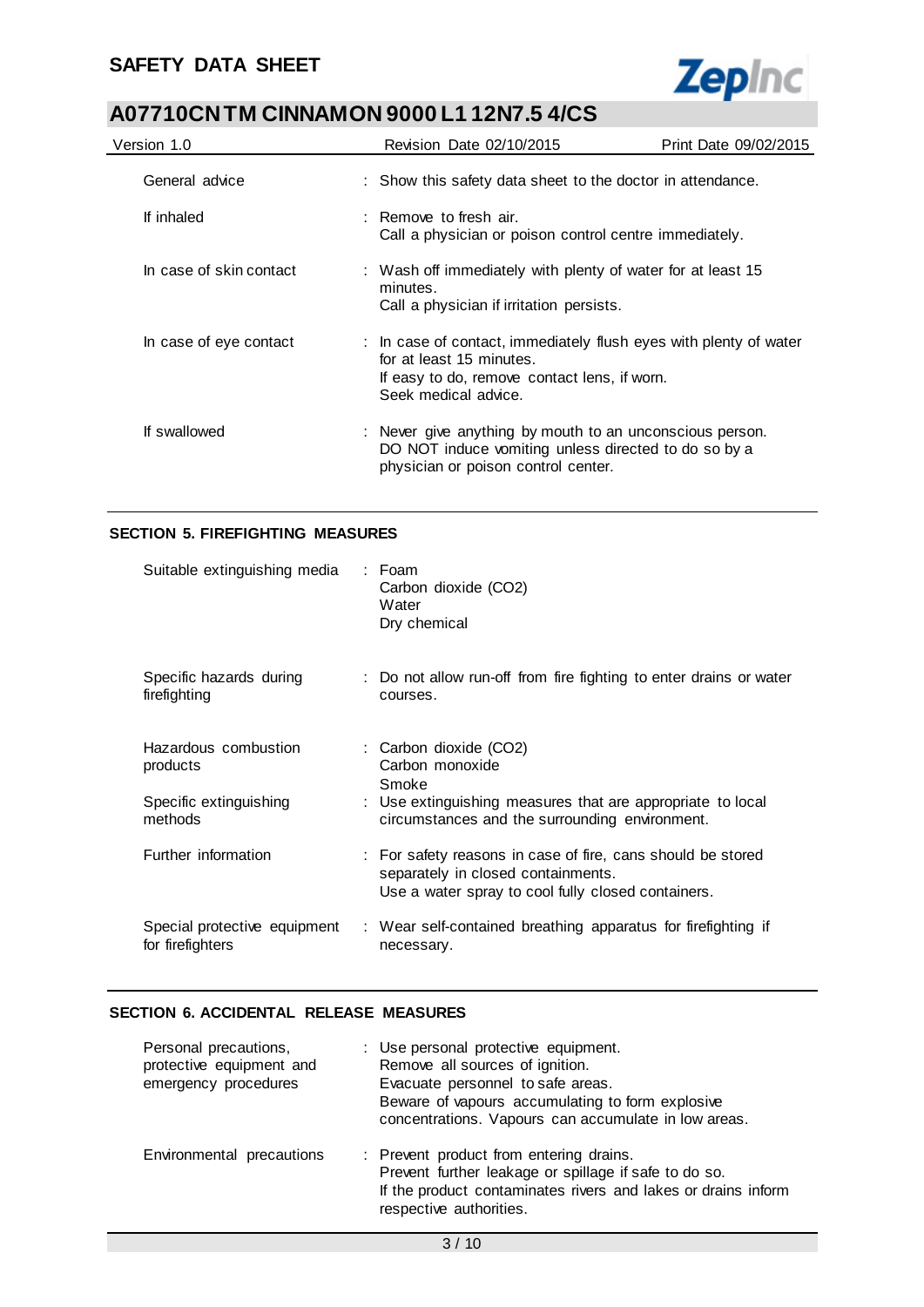

| Version 1.0                                              | Revision Date 02/10/2015                                                                                    | Print Date 09/02/2015 |
|----------------------------------------------------------|-------------------------------------------------------------------------------------------------------------|-----------------------|
| Methods and materials for<br>containment and cleaning up | : Soak up with inert absorbent material (e.g. sand, silica gel,<br>acid binder, universal binder, sawdust). |                       |

Sweep up and shovel into suitable containers for disposal.

### **SECTION 7. HANDLING AND STORAGE**

| Advice on safe handling     | : Do not breathe vapours/dust.<br>Keep away from fire (No Smoking).<br>Do not swallow.<br>Avoid contact with skin and eyes.<br>Smoking, eating and drinking should be prohibited in the<br>application area.<br>Use only with adequate ventilation.                                                                                                                                                          |
|-----------------------------|--------------------------------------------------------------------------------------------------------------------------------------------------------------------------------------------------------------------------------------------------------------------------------------------------------------------------------------------------------------------------------------------------------------|
| Conditions for safe storage | : BEWARE: Aerosol is pressurized. Keep away from direct sun<br>exposure and temperatures over 50 °C. Do not open by force<br>or throw into fire even after use. Do not spray on flames or<br>red-hot objects.<br>No smoking.<br>Observe label precautions.<br>Keep in a cool, well-ventilated place.<br>Electrical installations / working materials must comply with<br>the technological safety standards. |
| Materials to avoid          | $\therefore$ Do not freeze.<br>Store and keep away from, oxidizing agents and acids.<br>Store and keep away from bases and alkalies.                                                                                                                                                                                                                                                                         |
| Storage temperature         | : $<$ 49 °C                                                                                                                                                                                                                                                                                                                                                                                                  |

### **SECTION 8. EXPOSURE CONTROLS/PERSONAL PROTECTION**

### **Components with workplace control parameters**

| Components         | CAS-No. | Value type<br>(Form of<br>exposure) | Control<br>parameters /<br>Permissible<br>concentration | <b>Basis</b>   |
|--------------------|---------|-------------------------------------|---------------------------------------------------------|----------------|
| 1,1-difluoroethane | 75-37-6 | <b>TWA</b>                          | 1,000 ppm                                               | <b>US WEEL</b> |
| propan-2-ol        | 67-63-0 | <b>TWA</b>                          | 200 ppm                                                 | <b>ACGIH</b>   |
|                    |         | <b>STEL</b>                         | 400 ppm                                                 | <b>ACGIH</b>   |
|                    |         | <b>TWA</b>                          | 400 ppm<br>980 mg/m3                                    | NIOSH REL      |
|                    |         | <b>ST</b>                           | 500 ppm<br>1,225 mg/m3                                  | NIOSH REL      |
|                    |         | <b>TWA</b>                          | 400 ppm<br>980 mg/m3                                    | OSHA Z-1       |
|                    |         | <b>TWA</b>                          | 400 ppm<br>980 mg/m3                                    | OSHA P0        |
|                    |         | <b>STEL</b>                         | 500 ppm<br>1,225 mg/m3                                  | OSHA P0        |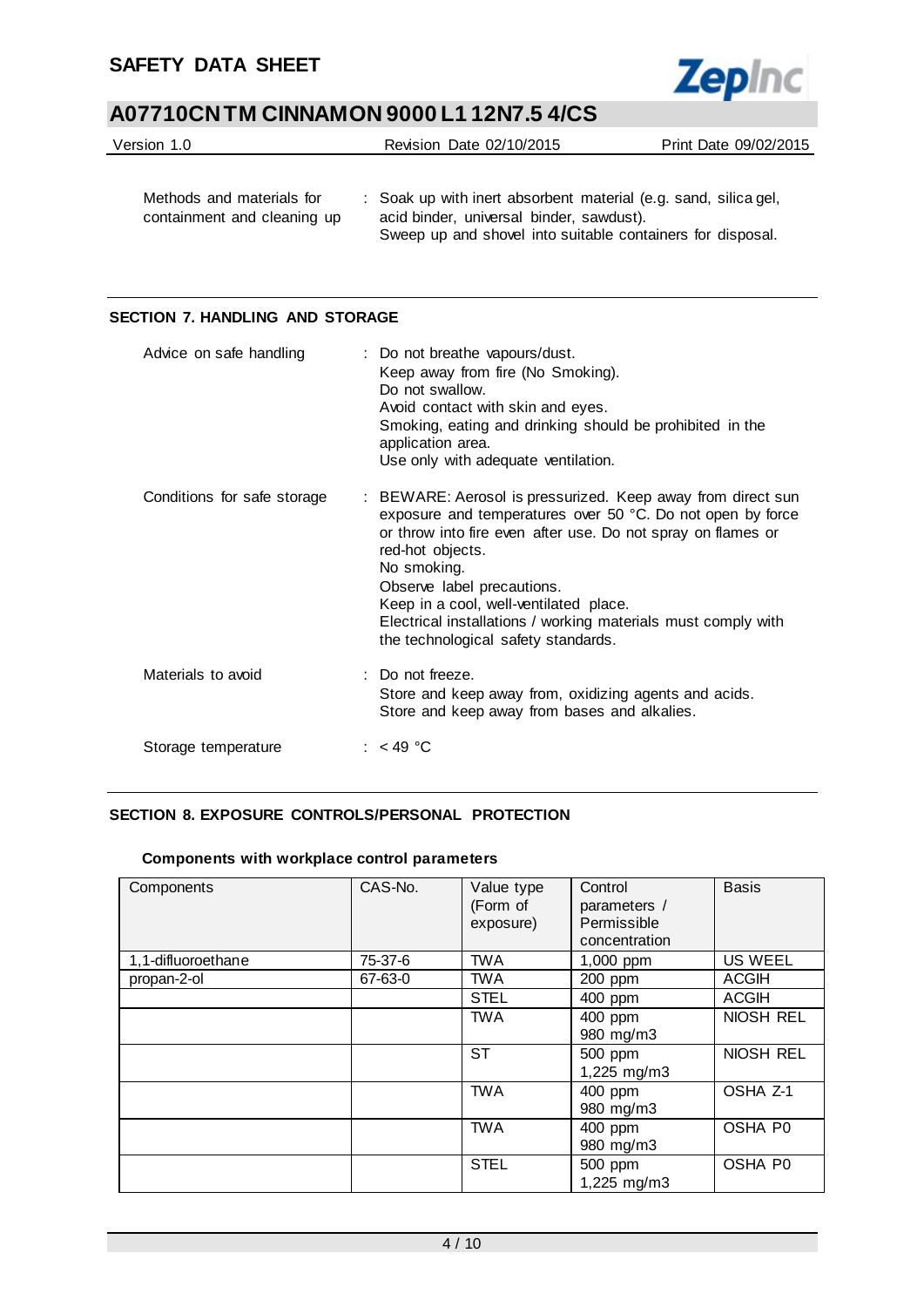

Version 1.0 Revision Date 02/10/2015 Print Date 09/02/2015

**Biological occupational exposure limits**

| Component   | CAS-No. | Control    | Biological | Sampling | Permissible   | <b>Basis</b>     |
|-------------|---------|------------|------------|----------|---------------|------------------|
|             |         | parameters | specimen   | time     | concentration |                  |
| PROPAN-2-OL | 67-63-0 | Acetone    | Urine      | End of   | 40 mg/l       | <b>ACGIH BEI</b> |
|             |         |            |            | shift at |               |                  |
|             |         |            |            | end of   |               |                  |
|             |         |            |            | workwee  |               |                  |
|             |         |            |            | κ        |               |                  |

| Personal protective equipment |                                                                                                                                            |
|-------------------------------|--------------------------------------------------------------------------------------------------------------------------------------------|
| Respiratory protection        | : In the case of dust or aerosol formation use respirator with an<br>approved filter.                                                      |
| Hand protection               |                                                                                                                                            |
| <b>Remarks</b>                | : The suitability for a specific workplace should be discussed<br>with the producers of the protective gloves.                             |
| Eye protection                | : Tightly fitting safety goggles<br>Wear face-shield and protective suit for abnormal processing<br>problems.                              |
| Skin and body protection      | : impervious clothing<br>Choose body protection according to the amount and<br>concentration of the dangerous substance at the work place. |
| Hygiene measures              | : Handle in accordance with good industrial hygiene and safety<br>practice.                                                                |

### **SECTION 9. PHYSICAL AND CHEMICAL PROPERTIES**

|   | : Aerosol containing a liquefied gas |
|---|--------------------------------------|
|   | clear, colourless, light yellow      |
|   | characteristic                       |
|   | no data available                    |
|   | not applicable                       |
| ÷ | not applicable                       |
|   | no data available                    |
|   | : 15.5 °C                            |
|   |                                      |
|   | : no data available                  |
|   | : no data available                  |
|   | : no data available                  |
|   | no data available                    |
|   | no data available                    |
|   | : 0.813 g/cm3                        |
|   |                                      |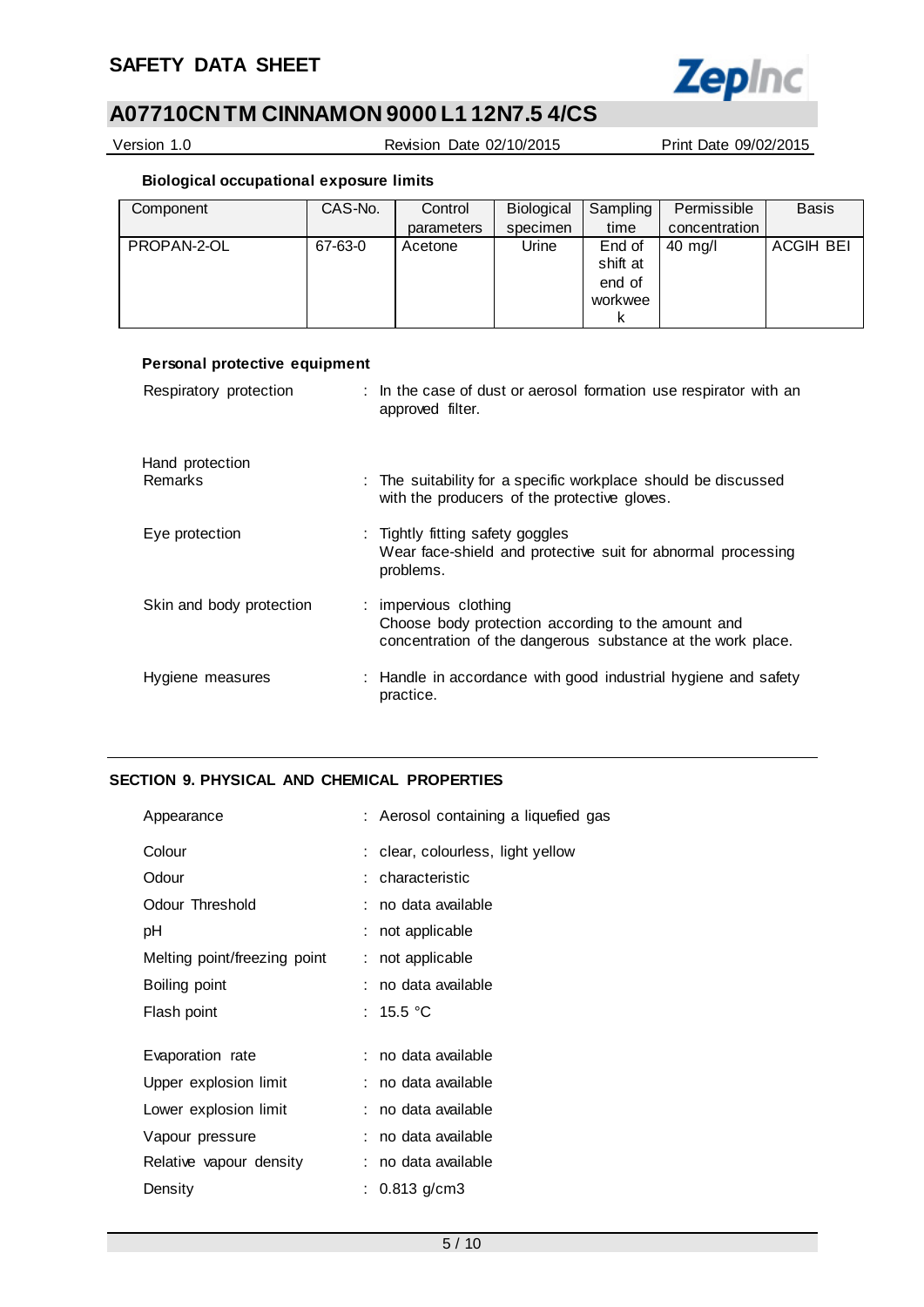

| Version 1.0                                | Revision Date 02/10/2015 | Print Date 09/02/2015 |
|--------------------------------------------|--------------------------|-----------------------|
| Solubility (ies)                           |                          |                       |
| Water solubility                           | negligible<br>÷          |                       |
| Partition coefficient: n-<br>octanol/water | : no data available      |                       |
| Auto-ignition temperature                  | : not determined         |                       |
| Thermal decomposition                      | : no data available      |                       |
| Viscosity                                  |                          |                       |
| Viscosity, kinematic                       | no data available<br>÷.  |                       |

### **SECTION 10. STABILITY AND REACTIVITY**

| Reactivity                            | : Stable                                       |
|---------------------------------------|------------------------------------------------|
| Chemical stability                    | : Stable under normal conditions.              |
| Possibility of hazardous<br>reactions | : Vapours may form explosive mixture with air. |
| Conditions to avoid                   | : Heat, flames and sparks.                     |
| Incompatible materials                | : Oxidizing agents<br>Acids<br><b>Bases</b>    |
| Hazardous decomposition<br>products   | : Carbon oxides                                |

### **SECTION 11. TOXICOLOGICAL INFORMATION**

### **Acute toxicity**

| <b>Product:</b><br>Acute dermal toxicity                               | : Acute toxicity estimate : $>$ 5,000 mg/kg<br>Method: Calculation method |
|------------------------------------------------------------------------|---------------------------------------------------------------------------|
| <b>Components:</b><br>1.1-difluoroethane:<br>Acute inhalation toxicity | : LC50 mouse: 977,000 mg/l<br>Exposure time: 2 h                          |
| Skin corrosion/irritation                                              |                                                                           |

### **Product:**

Remarks: May cause skin irritation in susceptible persons.

### **Serious eye damage/eye irritation**

### **Product:**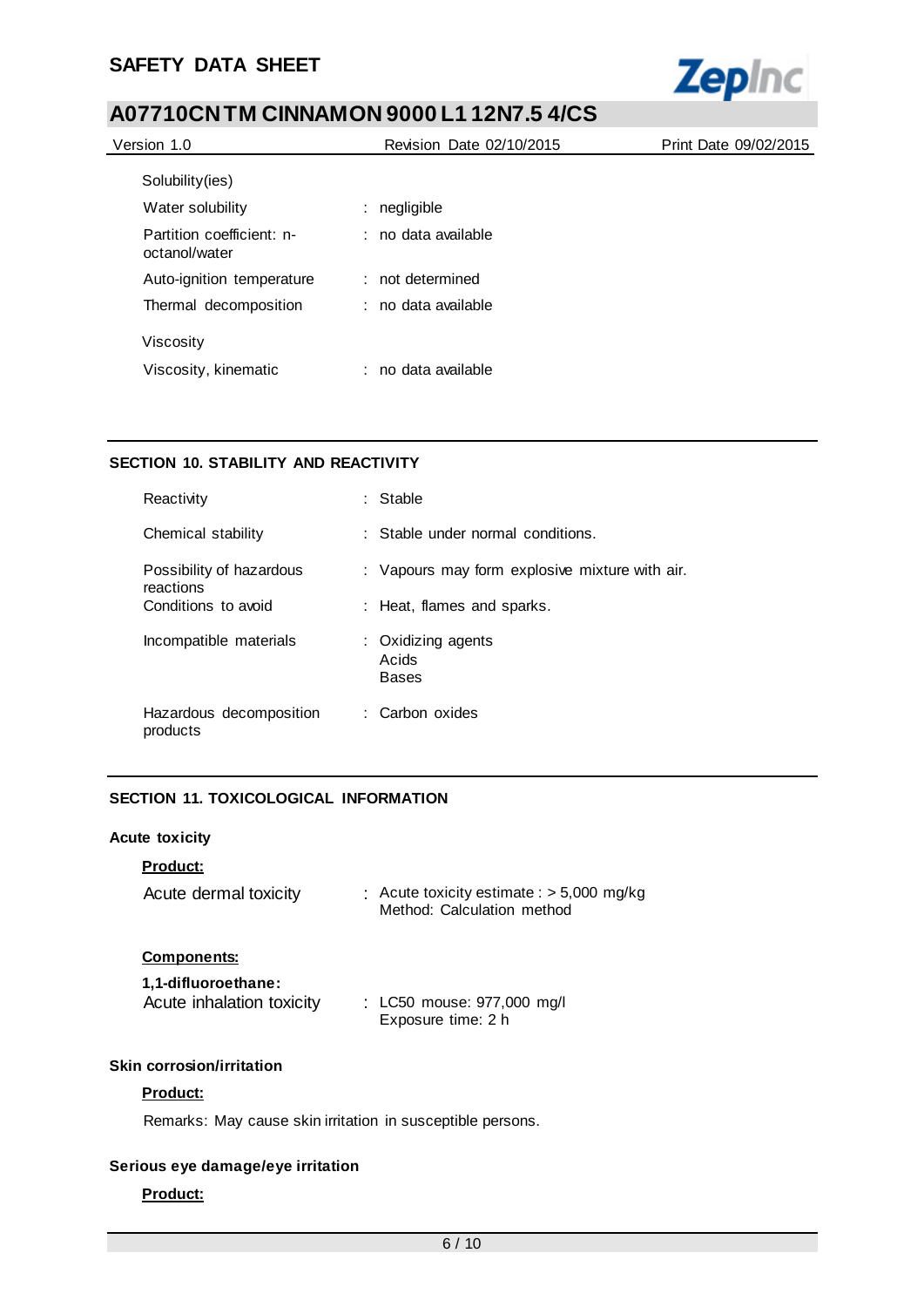

Version 1.0 Revision Date 02/10/2015 Print Date 09/02/2015

Remarks: May irritate eyes.

**Respiratory or skin sensitisation**

no data available

**Germ cell mutagenicity**

no data available

**Carcinogenicity**

no data available

### **Reproductive toxicity**

no data available

**1,1-difluoroethane: propan-2-ol: alkanes, C12-14-iso-:**

**STOT - single exposure**

no data available

### **STOT - repeated exposure**

no data available

#### **Aspiration toxicity**

no data available

### **Further information**

### **Product:**

Remarks: Symptoms of overexposure may be headache, dizziness, tiredness, nausea and vomiting., Concentrations substantially above the TLV value may cause narcotic effects., Solvents may degrease the skin.

### **SECTION 12. ECOLOGICAL INFORMATION**

### **Ecotoxicity**

no data available

**Persistence and degradability**

no data available

### **Bioaccumulative potential**

### **Product:**

| Partition coefficient: n- | : Remarks: no data available |
|---------------------------|------------------------------|
| octanol/water             |                              |

#### **Mobility in soil**

no data available

**Other adverse effects**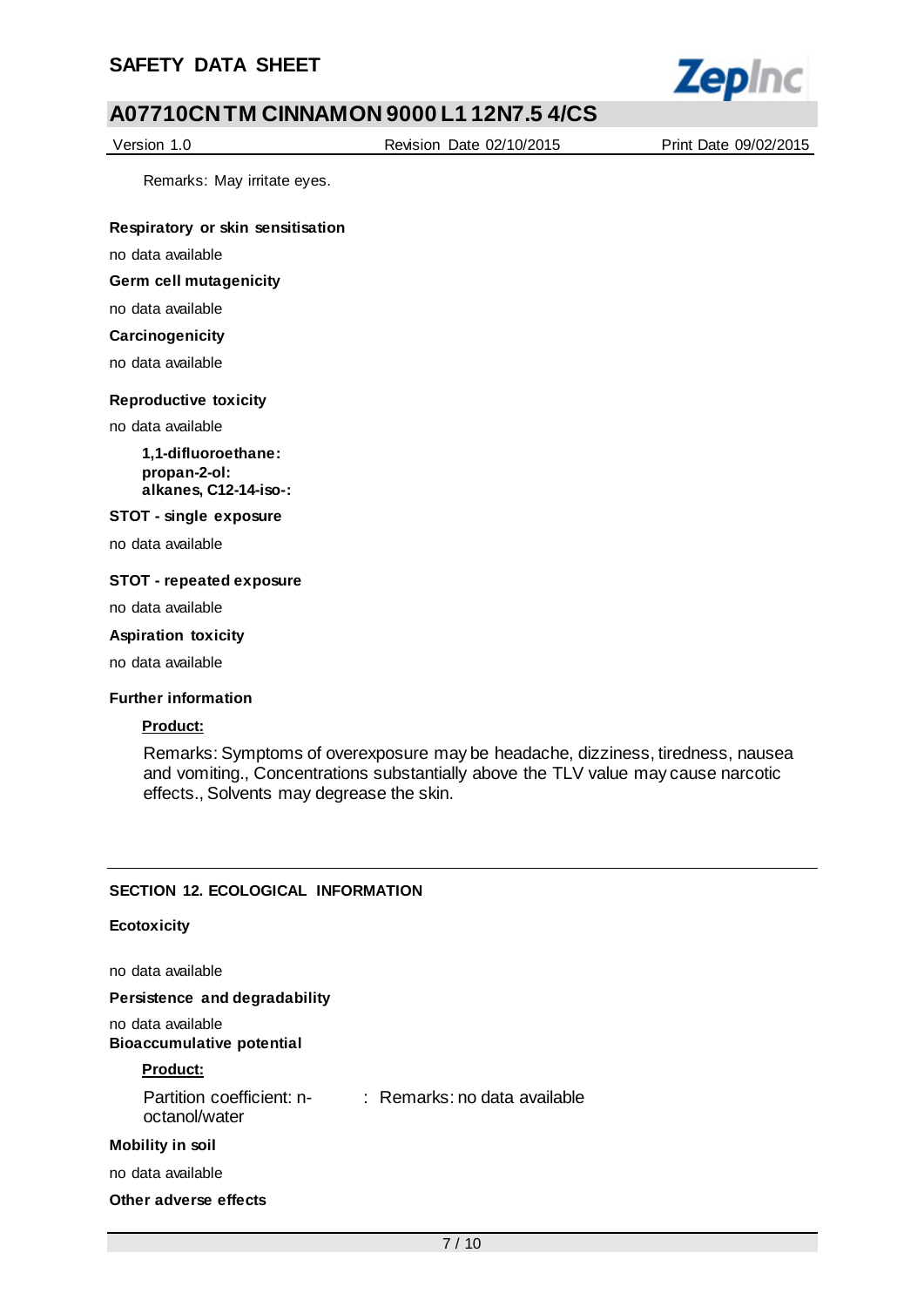

| Version 1.0                          | Revision Date 02/10/2015                                                                                                                                                         | Print Date 09/02/2015 |
|--------------------------------------|----------------------------------------------------------------------------------------------------------------------------------------------------------------------------------|-----------------------|
| no data available<br><b>Product:</b> |                                                                                                                                                                                  |                       |
| Regulation                           | 40 CFR Protection of Environment; Part 82 Protection of<br>Stratospheric Ozone - CAA Section 602 Class I<br><b>Substances</b>                                                    |                       |
| Remarks                              | This product neither contains, nor was manufactured<br>with a Class I or Class II ODS as defined by the U.S.<br>Clean Air Act Section 602 (40 CFR 82, Subpt. A, App.A<br>$+$ B). |                       |
| Additional ecological<br>information | : no data available                                                                                                                                                              |                       |

### **SECTION 13. DISPOSAL CONSIDERATIONS**

| Disposal methods       |                                                                                                                                                            |
|------------------------|------------------------------------------------------------------------------------------------------------------------------------------------------------|
| Waste from residues    | : Dispose of in accordance with local regulations.                                                                                                         |
| Contaminated packaging | : Empty remaining contents.<br>Dispose of as unused product.<br>Do not re-use empty containers.<br>Do not burn, or use a cutting torch on, the empty drum. |

### **SECTION 14. TRANSPORT INFORMATION**

Transportation Regulation: 49 CFR (USA): This material is not classified.

Transportation Regulation: IMDG (Vessel): This material is not classified.

Transportation Regulation: IATA (Cargo Air): This material is not classified.

Transportation Regulation: IATA (Passenger Air): This material is not classified.

Transportation Regulation: TDG (Canada): This material is not classified.

### **SECTION 15. REGULATORY INFORMATION**

### **EPCRA - Emergency Planning and Community Right-to-Know Act**

### **CERCLA Reportable Quantity**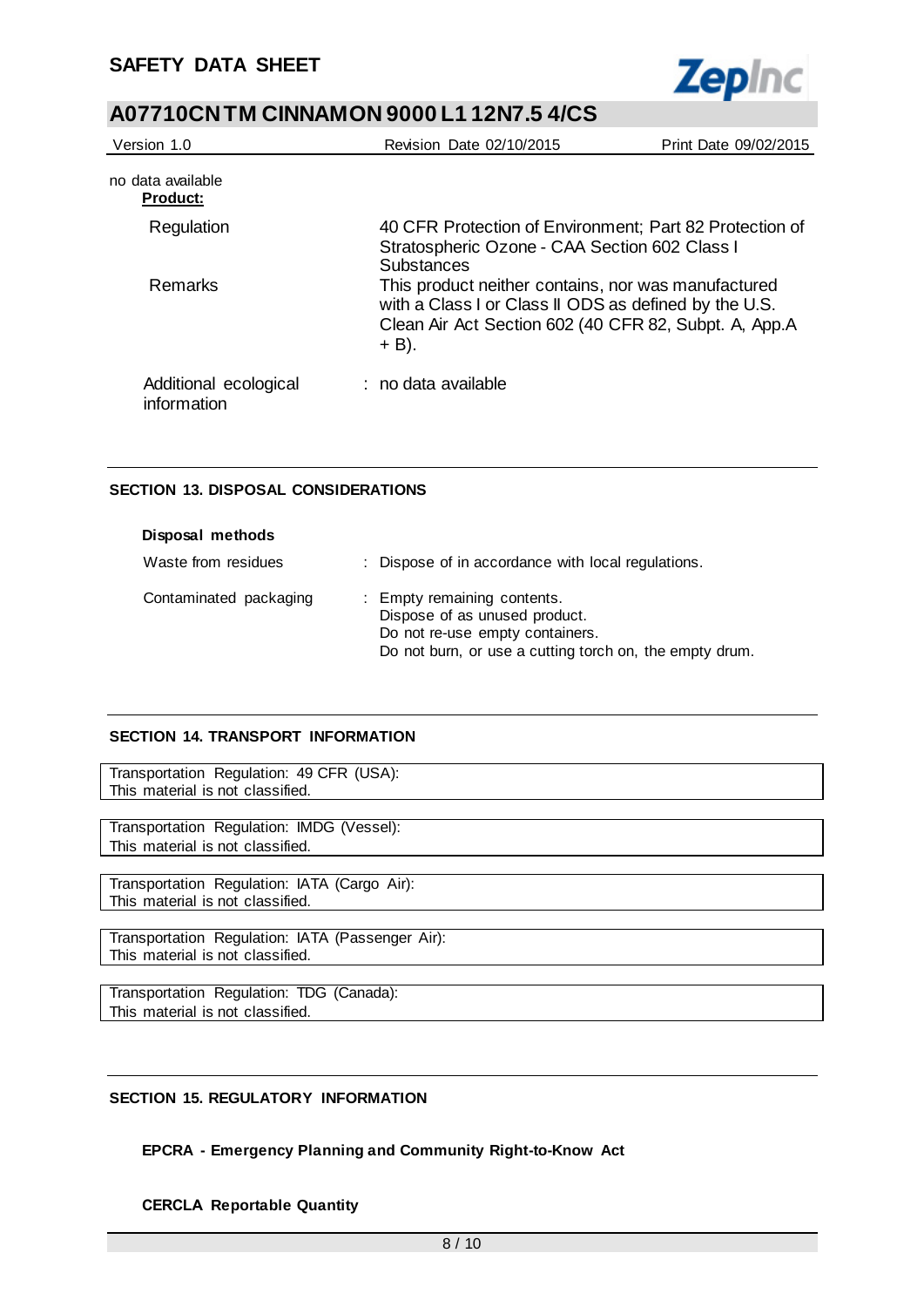

| Version 1.0                                                                 |                                                                                                                                                              | Revision Date 02/10/2015                                                                                                                                                                               | Print Date 09/02/2015                                                                                                      |  |  |
|-----------------------------------------------------------------------------|--------------------------------------------------------------------------------------------------------------------------------------------------------------|--------------------------------------------------------------------------------------------------------------------------------------------------------------------------------------------------------|----------------------------------------------------------------------------------------------------------------------------|--|--|
| Components                                                                  | CAS-No.                                                                                                                                                      | Component RQ<br>(lbs)                                                                                                                                                                                  | Calculated product RQ<br>(lbs)                                                                                             |  |  |
| cyclohexane                                                                 | 110-82-7                                                                                                                                                     | 1000                                                                                                                                                                                                   | $\star$                                                                                                                    |  |  |
| *: Calculated RQ exceeds reasonably attainable upper limit.                 |                                                                                                                                                              |                                                                                                                                                                                                        |                                                                                                                            |  |  |
| <b>SARA 304 Extremely Hazardous Substances Reportable Quantity</b>          |                                                                                                                                                              |                                                                                                                                                                                                        |                                                                                                                            |  |  |
| This material does not contain any components with a section 304 EHS RQ.    |                                                                                                                                                              |                                                                                                                                                                                                        |                                                                                                                            |  |  |
| SARA 311/312 Hazards                                                        | : Fire Hazard<br>Acute Health Hazard                                                                                                                         | Sudden Release of Pressure Hazard                                                                                                                                                                      |                                                                                                                            |  |  |
| <b>SARA 302</b>                                                             |                                                                                                                                                              | reporting requirements of SARA Title III, Section 302.                                                                                                                                                 | : SARA 302: No chemicals in this material are subject to the                                                               |  |  |
| <b>SARA 313</b>                                                             |                                                                                                                                                              | : SARA 313: This material does not contain any chemical<br>components with known CAS numbers that exceed the<br>threshold (De Minimis) reporting levels established by SARA<br>Title III, Section 313. |                                                                                                                            |  |  |
| California Prop 65                                                          | harm.                                                                                                                                                        |                                                                                                                                                                                                        | WARNING: This product contains a chemical known to the<br>State of California to cause birth defects or other reproductive |  |  |
| methanol                                                                    |                                                                                                                                                              |                                                                                                                                                                                                        | 67-56-1                                                                                                                    |  |  |
| The components of this product are reported in the following inventories:   |                                                                                                                                                              |                                                                                                                                                                                                        |                                                                                                                            |  |  |
| <b>TSCA</b><br><b>DSL</b>                                                   | On TSCA Inventory<br>This product contains one or several components that are not on the<br>Canadian DSL nor NDSL.                                           |                                                                                                                                                                                                        |                                                                                                                            |  |  |
| <b>AICS</b><br><b>NZIOC</b><br><b>PICCS</b><br><b>IECSC</b>                 | Not in compliance with the inventory<br>Not in compliance with the inventory<br>Not in compliance with the inventory<br>Not in compliance with the inventory |                                                                                                                                                                                                        |                                                                                                                            |  |  |
| <b>Inventory Acronym and Validity Area Legend:</b>                          |                                                                                                                                                              |                                                                                                                                                                                                        |                                                                                                                            |  |  |
| (Japan), KECI (Korea), NZIoC (New Zealand), PICCS (Philippines), TSCA (USA) |                                                                                                                                                              |                                                                                                                                                                                                        | AICS (Australia), DSL (Canada), IECSC (China), REACH (European Union), ENCS (Japan), ISHL                                  |  |  |

**SECTION 16. OTHER INFORMATION**